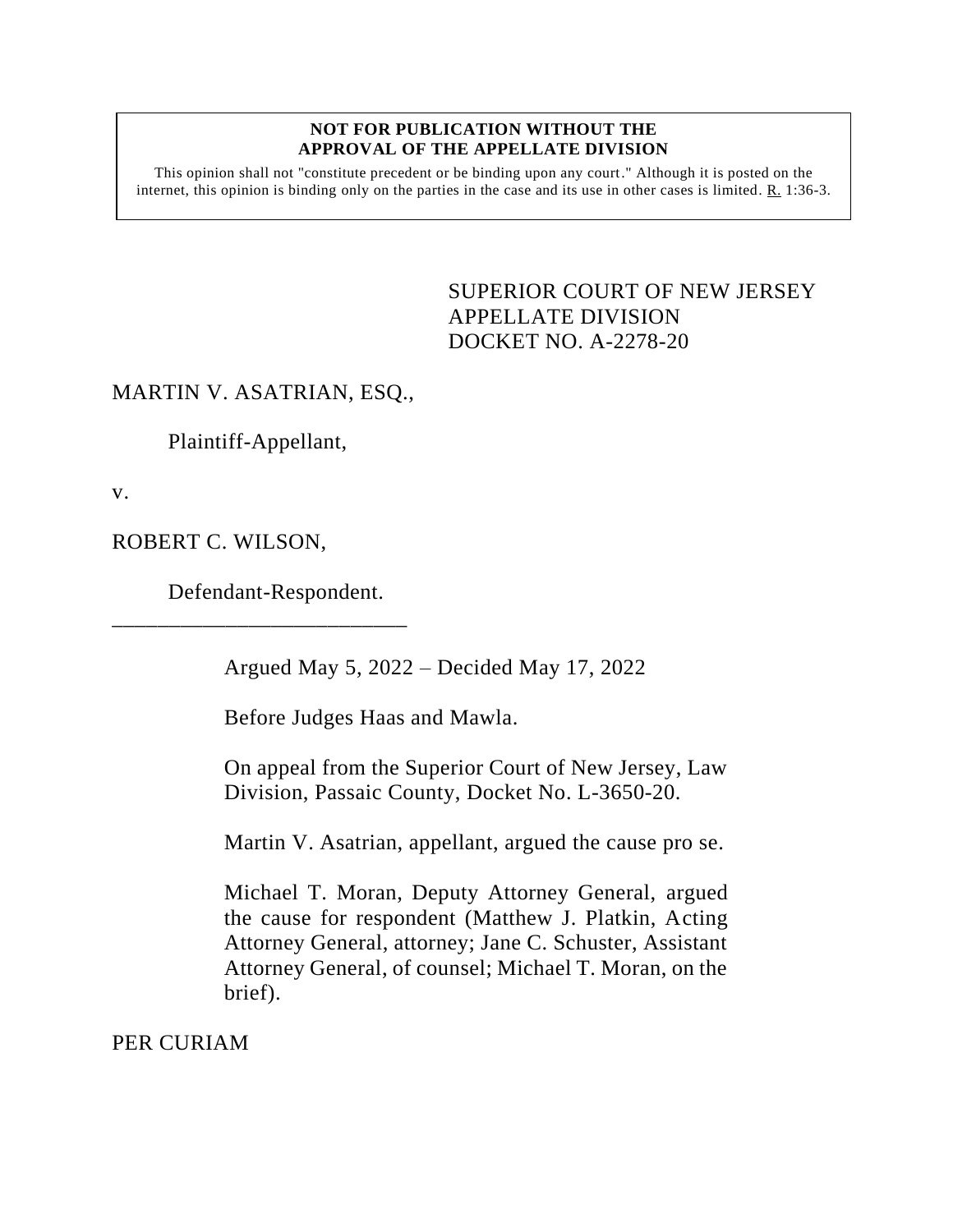Plaintiff Martin V. Asatrian, Esq. appeals from the Law Division's March 11, 2021 order granting defendant Robert C. Wilson's motion to dismiss his complaint for failure to state a claim. We affirm.

Plaintiff is a licensed attorney in New Jersey. Defendant is a Superior Court judge serving in Bergen County. In his complaint, plaintiff stated he has handled at least three civil litigation matters in which defendant was the presiding judge.

In one of these cases, A.A. v. Bergen Catholic High School, No. L-1440- 18 (Bergen Catholic), plaintiff represented a relative in asserting, among other things, a claim for sexual assault against the school, the Newark Archdiocese, and several school employees. After another attorney took over the case, the Bergen Catholic defendants brought counterclaims against plaintiff and other individuals. During court appearances, plaintiff claims defendant "blamed" and "shamed" the alleged victim by making inappropriate comments on the record. Plaintiff also alleges defendant made incorrect rulings on discovery matters, and improperly issued an order requiring plaintiff to produce his telephone records.

In the second matter, Flugger v. A&A Ridgewood Registered Prof. Nurses Ass'n., No. L-7546-19, plaintiff complained that defendant insulted him on the record, "ruled adversely against [him]," and incorrectly dismissed the case with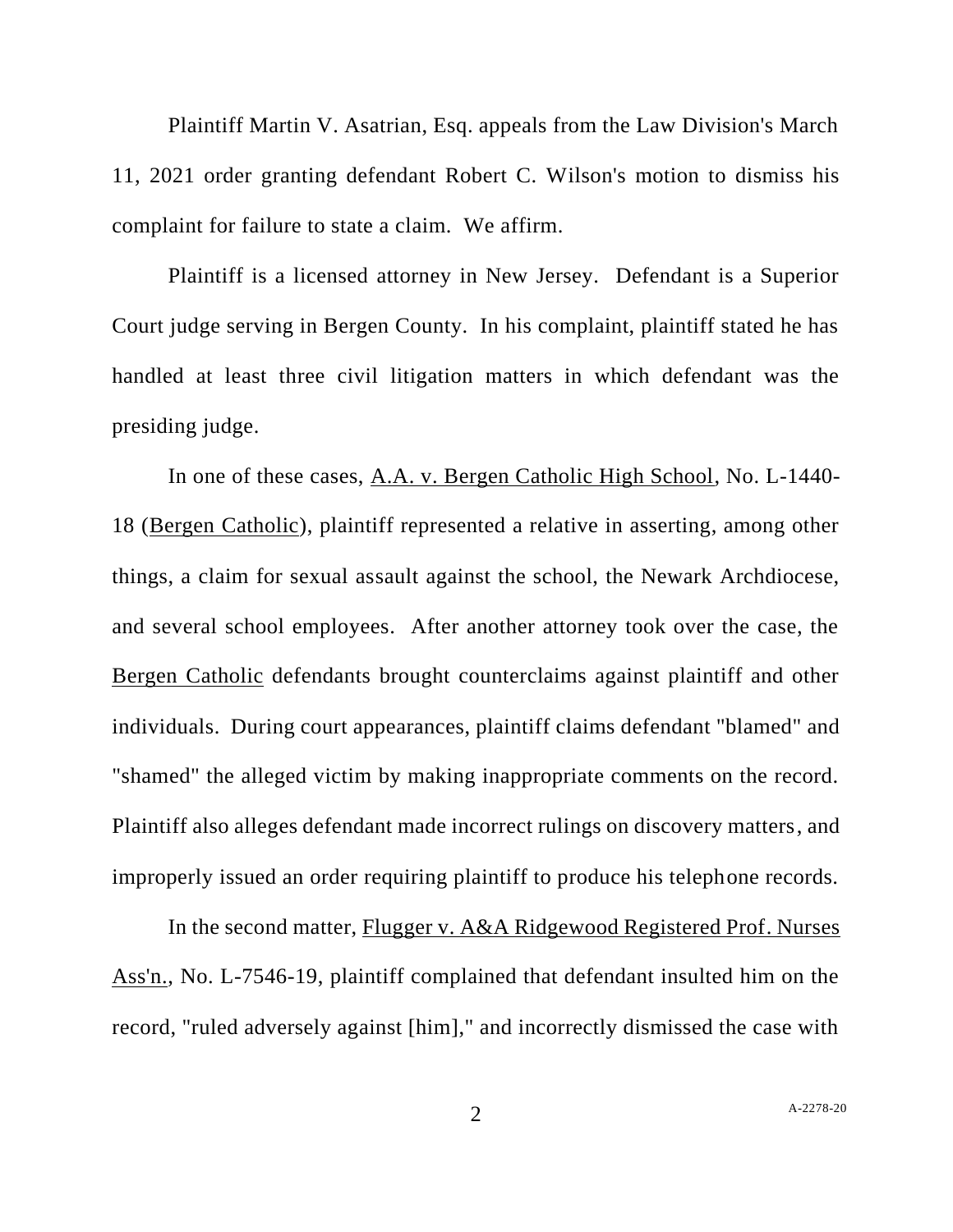prejudice. In the third case, *Rivervale v. Khorozian*,<sup>1</sup> plaintiff asserts defendant "ma[d]e fun of" plaintiff's name by calling him "Martin Khorozian" on the record, and erroneously dismissed the case with prejudice, allegedly in violation of plaintiff's rights under the Fifth Amendment and the Equal Protection Clause. Plaintiff also complained that defendant issued a "litigation shield" order precluding his law clerk from speaking to plaintiff about his cases before defendant, thus allegedly depriving plaintiff of his First and Fifth Amendment rights.

Plaintiff alleged defendant's conduct damaged his reputation and his earning capacity, and caused him to suffer "severe emotional distress with physical manifestations." Plaintiff sought compensatory and punitive damages, together with counsel fees and costs.<sup>2</sup>

Defendant filed a motion to dismiss the complaint based on a judicial immunity defense. Defendant asserted that even accepting all of plaintiff's allegations as true, defendant's actions were "judicial acts" taken in open court in litigation matters over which defendant clearly had jurisdiction. Therefore,

<sup>&</sup>lt;sup>1</sup> The docket number for this case is not found in the record on appeal.

<sup>2</sup> The Bergen County Assignment Judge transferred venue of plaintiff's complaint to Passaic County.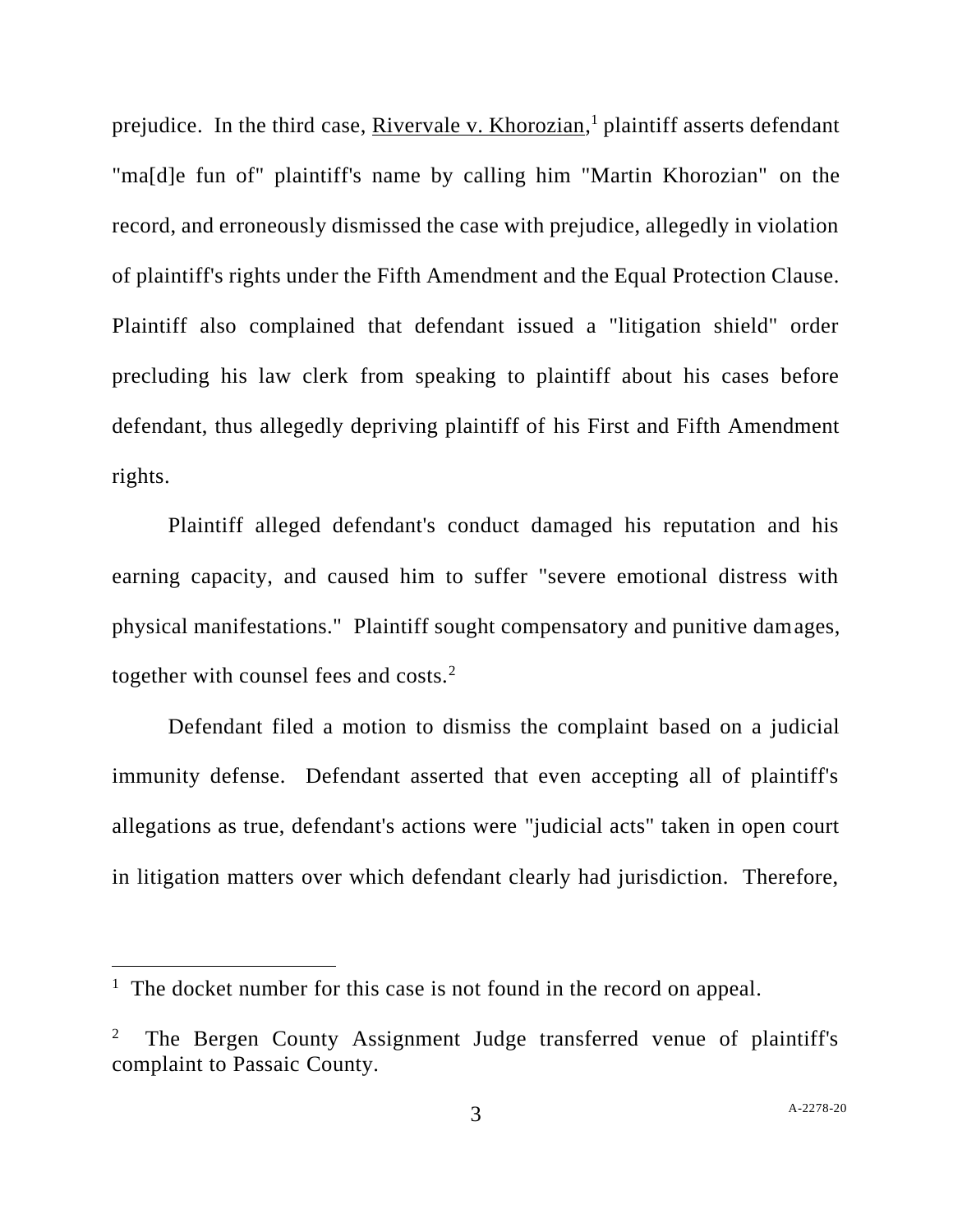defendant asserted he was immune from suit. Plaintiff argued defendant should have recused himself from cases involving plaintiff and, because he did not, defendant did not have jurisdiction over any of the proceedings listed in plaintiff's complaint.

Following oral argument, the trial court dismissed plaintiff's complaint based on the judicial immunity doctrine. In its comprehensive oral decision, the court held defendant was "entitled to absolute immunity as a matter of law" because he was only challenging defendant's "substantive rulings" in his capacity as a judge. Therefore, plaintiff's "recourse [wa]s either to the Appellate Division challenging [defendant's] rulings" or to the "Advisory Committee on Judicial Conduct."

On appeal, plaintiff contends "the Law Division committed reversible error by granting . . . defendant's motion to dismiss the complaint on the basis of judicial immunity." We disagree.

Rule 4:6-2(e) permits a court to dismiss a complaint for "failure to state a claim upon which relief can be granted[.]" In reviewing a motion to dismiss under this Rule, the trial court "must accept as true the facts alleged in the complaint, and credit all reasonable inferences of fact therefrom, to ascertain whether there is a claim upon which relief can be granted." Malik v. Ruttenberg,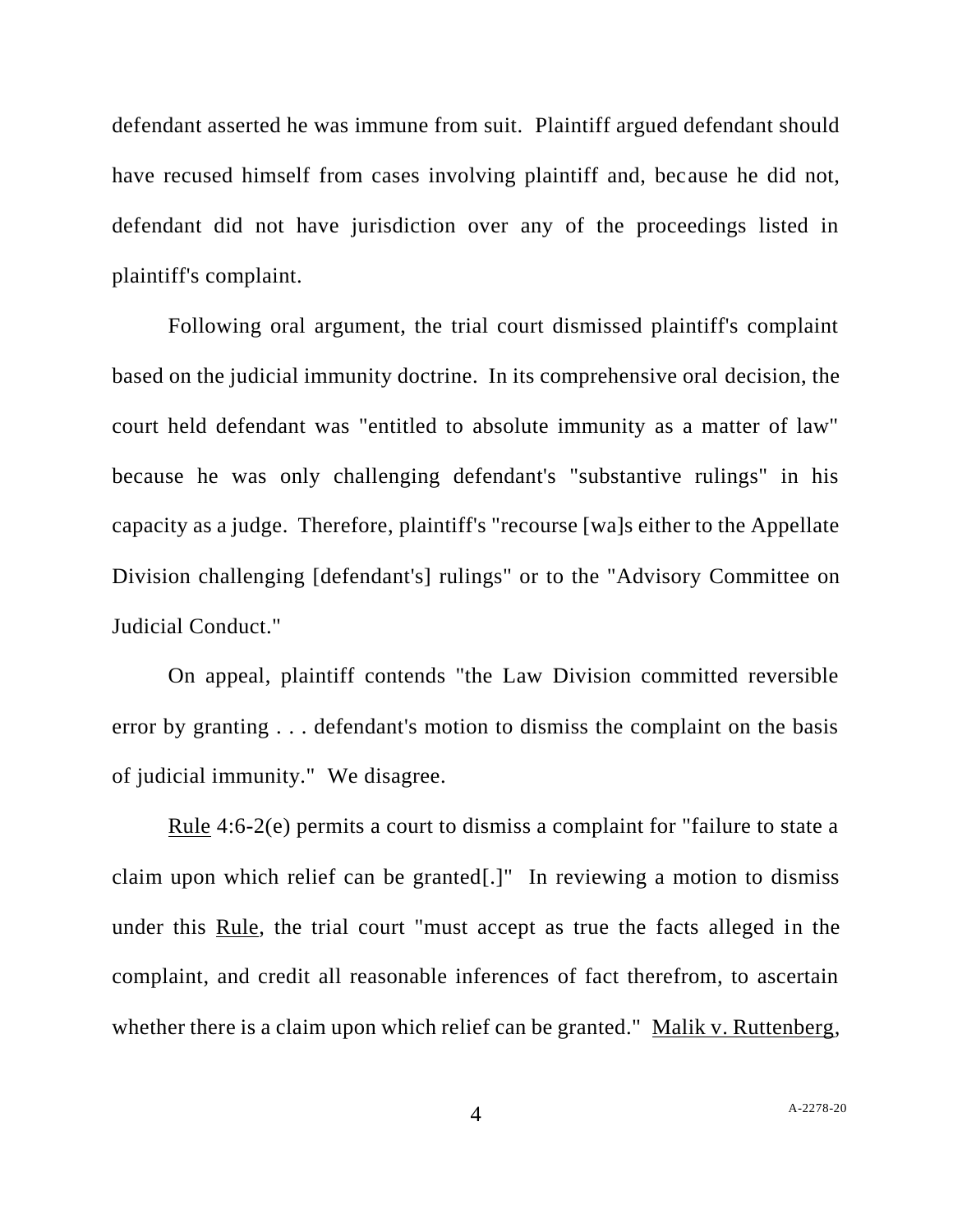398 N.J. Super. 489, 494 (App. Div. 2008) (citing Donato v. Moldow, 374 N.J. Super. 475, 483 (App. Div. 2005)). However, "the legal requisites for [the plaintiff's] claim must be apparent from the complaint itself." Edwards v. Prudential Prop. & Cas. Co., 357 N.J. Super. 196, 202 (App. Div. 2003). In reviewing a Rule 4:6-2(e) dismissal, we employ the same standard as that applied by the trial court. Donato, 374 N.J. Super. at 483.

Applying these principles, we are satisfied the trial court properly dismissed plaintiff's complaint because defendant was immune from liability for the claims plaintiff asserted against him. "Few doctrines were more solidly established at common law than the immunity of judges from liability for damages for acts committed within their judicial jurisdiction." Cleavinger v. Saxner, 474 U.S. 196, 199 (1985) (quoting Pierson v. Ray, 386 U.S. 547, 553- 54 (1967)). This immunity is absolute. K.D. v. Bozarth, 313 N.J. Super. 561, 568 (App. Div. 1998). "Like other forms of official immunity, judicial immunity is an immunity from suit, not just from ultimate assessment of damages." Mireles v. Waco, 502 U.S. 9, 11 (1991) (citing Mitchell v. Forsyth, 472 U.S. 511, 526 (1985)).

The immunity applies even to judicial acts that are wrong, malicious, or beyond the judge's authority. Delbridge v. Schaeffer, 238 N.J. Super. 323, 334

5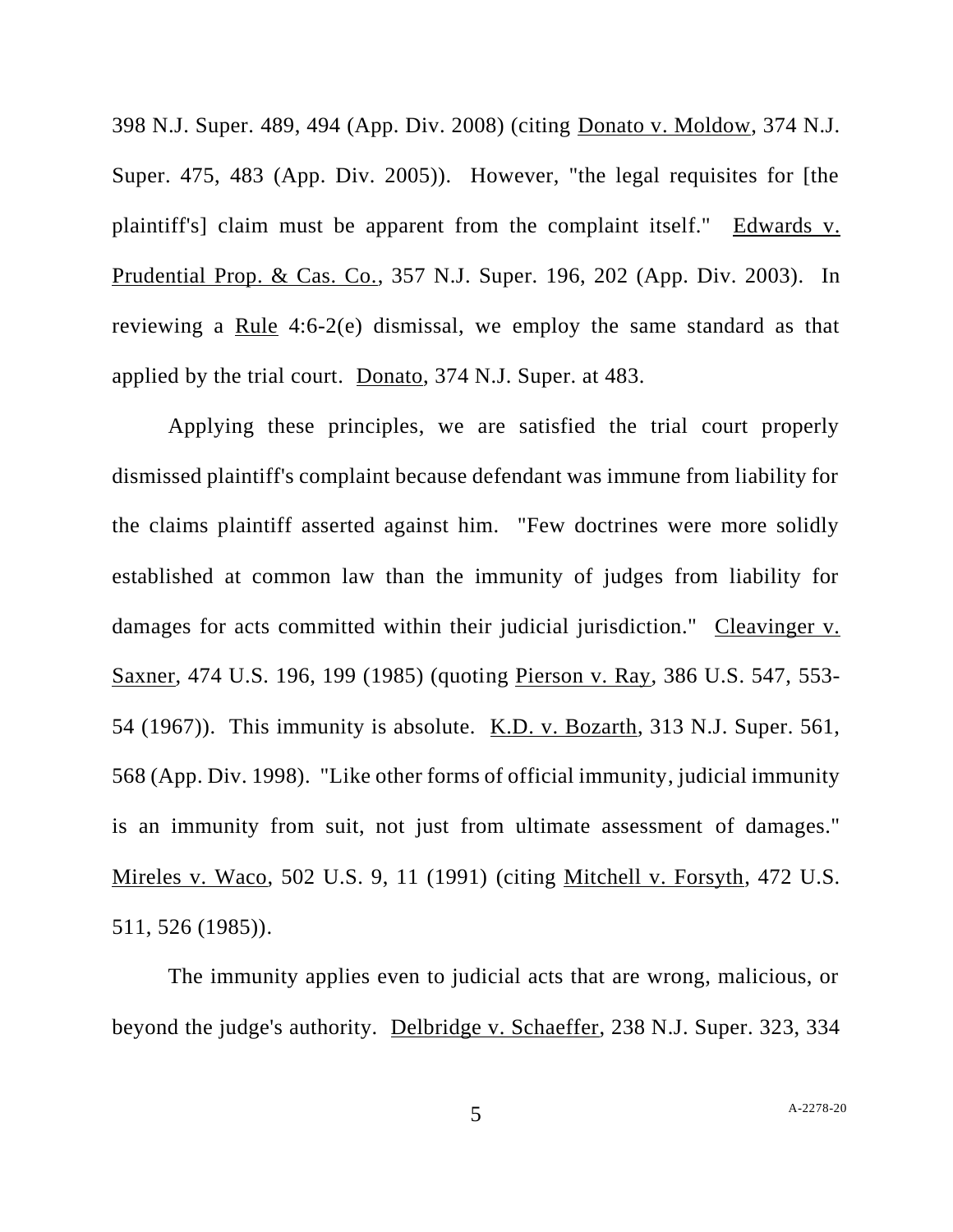(Law Div. 1989), aff'd o.b. sub nom., A.D. v. Franco, 297 N.J. Super. 1 (App.

Div. 1993). Our Supreme Court has observed:

The doctrine that an action will not lie against a judge for a wrongful commitment, or for an erroneous judgment, or for any other act made or done by him in his judicial capacity, is as thoroughly established as are any other of the primary maxims of the law. Such an exemption is absolutely essential to the very existence, in any valuable form, of the judicial office itself; for a judge could not be either respected or independent if his motives for his official actions or his conclusions, no matter how erroneous, could be put in question at the instance of every malignant or disappointed suitor. Hence[,] we find this judicial immunity has been conferred by the laws of every civilized people. That it exists in this state in its fullest extent, has been repeatedly declared by our own courts.

[Bedrock Founds., Inc. v. Geo. H. Brewster & Son, Inc., 31 N.J. 124, 139-40 (1959) (quoting Grove v. Van Duyn, 44 N.J.L. 654, 656 (E. & A. 1882)).]

"Judicial immunity has two prerequisites: 1) the act complained of must be a 'judicial act;' and 2) the judge must have subject matter jurisdiction at the time he or she acts." K.D., 313 N.J. Super. at 568. To determine whether the act complained of is a "judicial act," the "reviewing court should scrutinize the nature of the act and the expectations of the parties, 'whether it is a function normally performed by a judge . . . [and] whether [the parties] dealt with the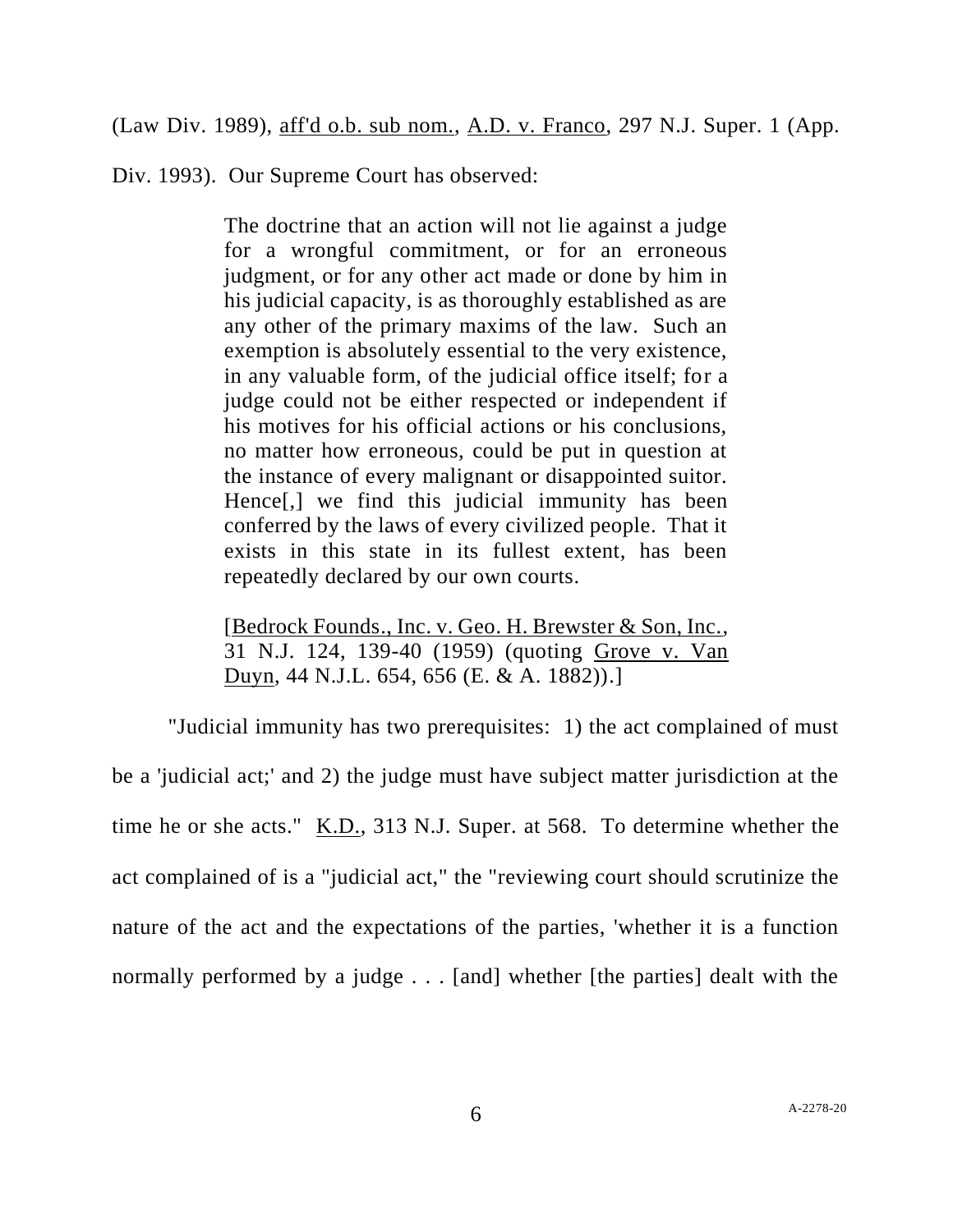judge in his judicial capacity." Malik, 398 N.J. Super. at 497 (alterations in original) (quoting Stump v. Sparkman, 435 U.S. 349, 362 (1978)).

The issue of whether a judge has "subject matter jurisdiction 'must be broadly construed' in the immunity context, such that 'immunity will be denied only where the judge acted in the clear absence of all jurisdiction,' as when a probate court tries a criminal case." K.D., 313 N.J. Super. at 568 (quoting Delbridge, 238 N.J. Super. at 336-37). "However, if a judge merely exceeds his jurisdiction—as when a criminal court judge convicts a defendant of a nonexistent crime—the judge would be immune." Id. at 568-69.

Applying these principles, it is clear that defendant's acts were "judicial acts" as required by the first prong of the judicial immunity doctrine. However, plaintiff argues that defendant is not entitled to judicial immunity "because his contemptuous conduct towards . . . [p]laintiff in various cases compelled his recusal from the underlying case." This argument lacks merit.

Plaintiff states he filed motions to require defendant to recuse himself in several matters and that defendant denied these motions. Defendant obviously had jurisdiction to consider and rule upon these motions. See Magill v. Casel, 238 N.J. Super. 57, 63 (App. Div. 1990) ("A motion for recusal must be made to the judge sought to be disqualified.").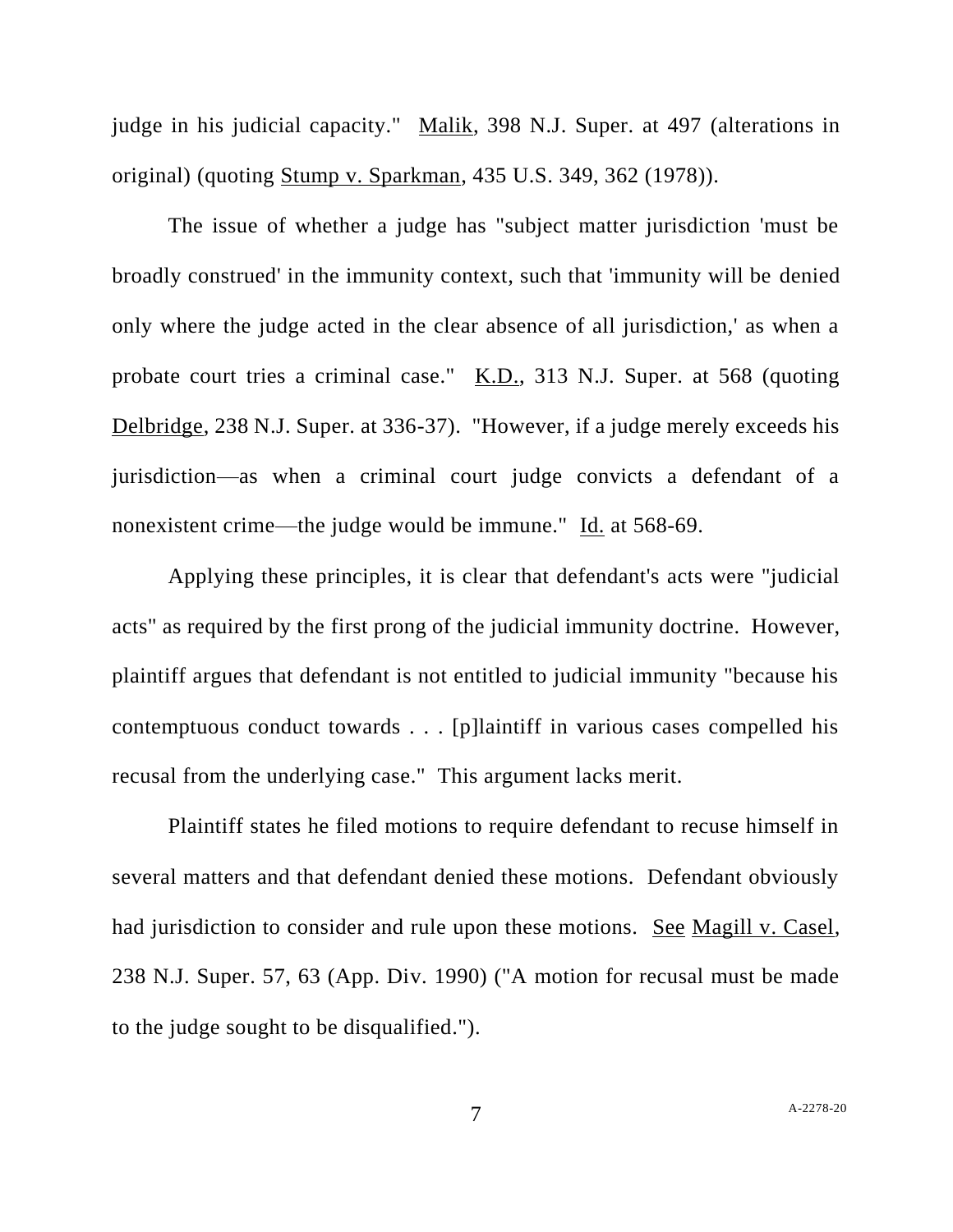Plaintiff fails to cite a single case holding that a court's denial of recusal motion, even if erroneous, calls into question that court's subject matter jurisdiction for purposes of the judicial immunity doctrine. Indeed, even in cases where an appellate court held that a trial court abused its discretion in failing to recuse, no jurisdiction issue was raised; rather, the proper remedy was, at most, retrial before a different judge. See, e.g., DeNike v. Cupo, 196 N.J. 502, 507-11 (2008) (reversing and remanding for a new trial after trial judge violated Rules of Professional Conduct by negotiating post-retirement employment with the plaintiff's counsel); Goldfarb v. Solimine, 460 N.J. Super. 22, 36-37 (App. Div. 2019) (holding trial judge erred in failing to recuse herself after ex parte communications, and exercising original jurisdiction to review judge's evidentiary rulings and remanding for a new trial on damages).

In support of his jurisdictional argument, plaintiff relies upon our unpublished decision in the Bergen Catholic matter, A.A. v. Bergen Cath. High Sch., No. A-1053-20 (App. Div. Aug. 16, 2021) (slip op. at 9-13), which held that defendant abused his discretion in compelling production of plaintiff's telephone records, and therefore reversed that discovery order. Because this discovery order was one of the judicial acts plaintiff cited in his complaint in this case, plaintiff asserts that our reversal "underscores the egregiousness of